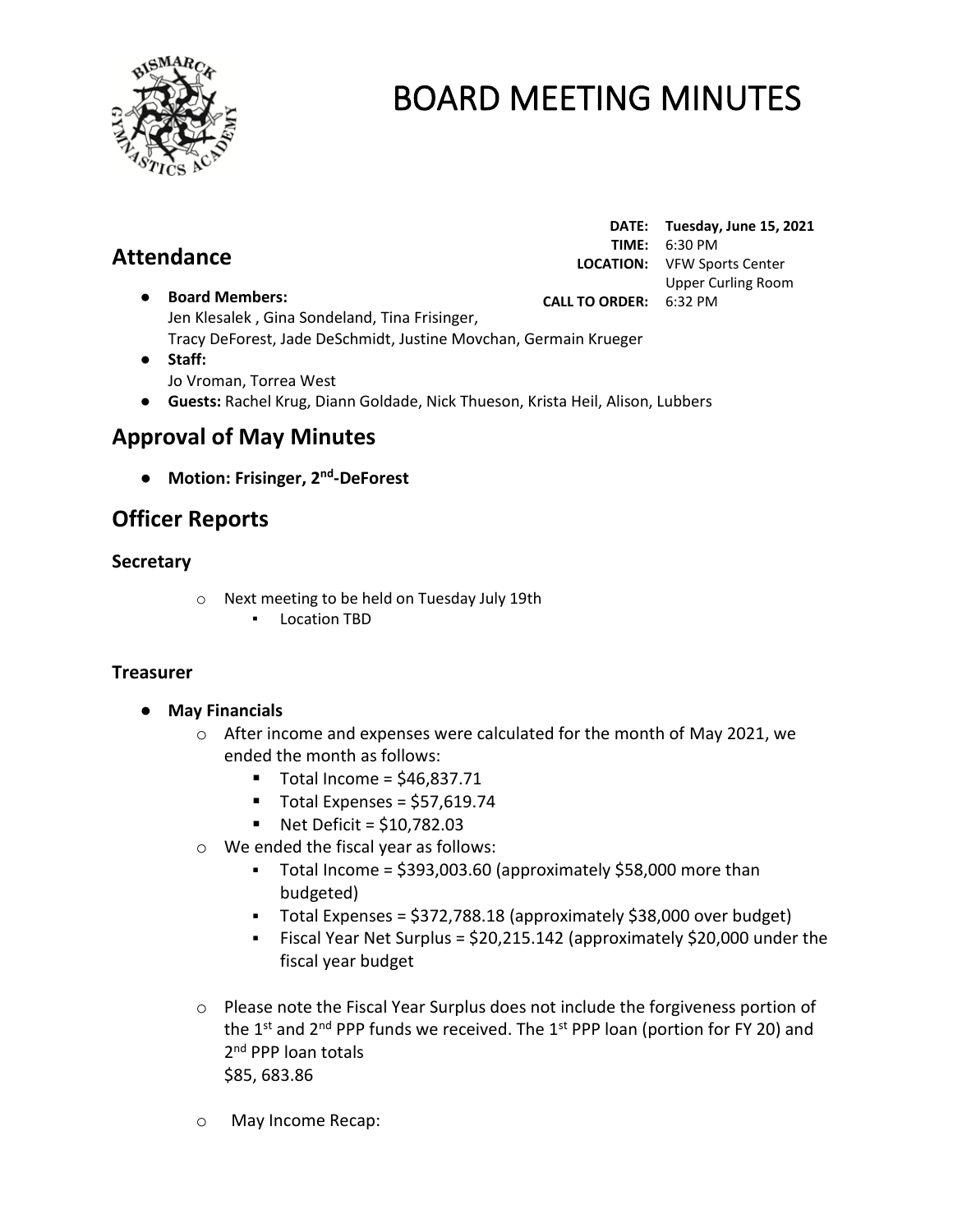

- \$13, 508 from Fundraising (biggest fundraisers: Poppin' Popcorn & Golf Scramble)
- \$32, 425 from Program Income
- \$904.45 from Other Income (Pro Shop, CD Interest)
- o May Expenses Recap:
	- Wages & Payroll Taxes = \$20,294
	- Professional Fees = \$2,035
	- Credit Card Fees = \$840
	- Office Expenses = \$1,273
	- PPP Reclassification = \$31,077
	- Other Expenses (\$2,101- Program Expenses, Comp Travel, Insurance)
- **Motion: Movchan, 2nd -DeForest**

#### **Vice Chair**

● No Report

#### **Chair**

● No Report

#### **Business/Program Reports**

- **Competitive Program Report**
	- o Summer practices started on June 1
		- o The Training Level 6+ group (19 athletes) is practicing from 8:00am-11:00am Monday-Thursday
		- o The Training Level 3-6 group (24 athletes) is practicing from 10:00am-12:30pm Monday-Thursday
		- o The Pre-Comp group (13 athletes) is practicing from 12:00pm-2:00pm on Mondays and Wednesdays
		- o Lesson plans have been very focused on relearning proper shaping in basic skills to help with the development of bigger skills in the coming weeks.
		- o Additionally, Torrea's husband assisted in the development of a strength training program that the Training Level 6+ group has been excelling in.
		- o Torrea has been shopping around for new competition leotards for the 2021-2022/2022-2023 competition seasons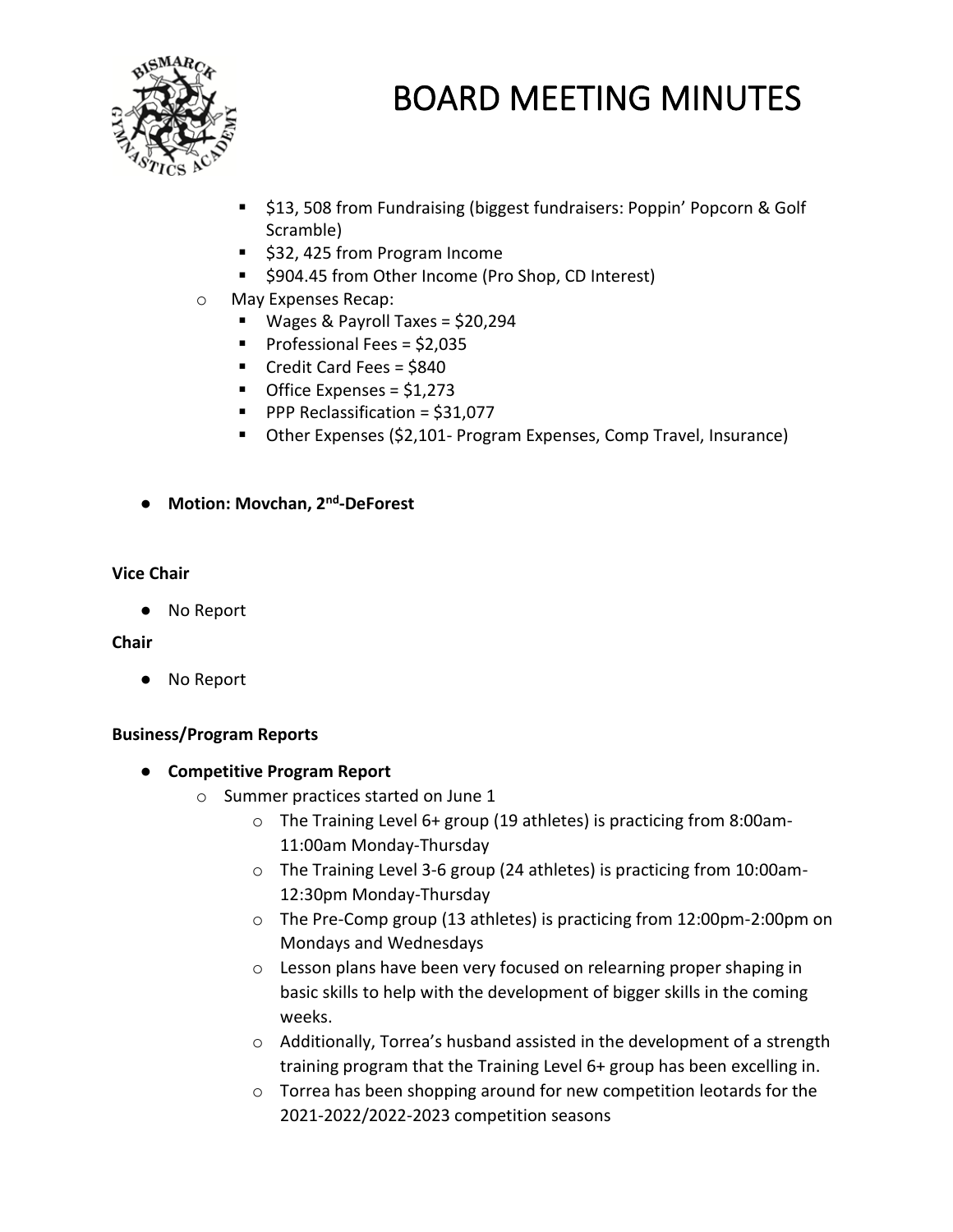

■ The frontrunner is a little black and gold number designed by Sylvia P.

## ● **Recreational Program Report**

- o Torrea has continued scheduling, lesson planning and putting out weekly rotation schedules while Jo has assisted with staff management.
- $\circ$  Registration was held May 25-27 for the Summer I Session with 90% of the recreational classes filling within an hour.
- $\circ$  Jo and Torrea worked tirelessly to ease the scheduling transition for BGA's High School program offerings that was introduced during the Spring Session with registration being reopened June 1-June 3 to aide those members in getting enrolled in the appropriate classes.
- o Current numbers for the Summer I Session are as follows:
	- o Parent Tot: 29/30 (5 class offerings)
	- o Tumbling Tots: 78/78 (13 class offerings)
	- o Daycares: 56/56 (6 class offerings)
	- o Hot Shots: 12/16 (2 class offerings)
	- $\circ$  BIO: 8/8 (1 class offering)
	- o Beginner Girls: 69/72 (9 class offerings)
	- o Beginner Tumbling: 56/56 (7 class offerings)
	- o Intermediate Girls: 39/40 (5 class offerings)
	- o Intermediate Tumbling: 15/16 (2 class offerings)
	- o Advanced Girls: 19/32 (4 class offerings)
	- o Advanced Tumbling: 12/16 (2 class offerings)
	- o **Total Recreational Numbers: 393/420 = 93.5% capacity (60 class offerings)**
	- o **High School: 66/80 = 82.5% capacity (4 class offerings)**
- o Staff availability requests for the Summer II Session were sent out yesterday with the anticipation of releasing a tentative schedule to membership by June 24. Session dates are July 12-August 19. Registration for the Summer II Session will go live on July 6 and will be available for enrollments until July 8.

### **Business and Community Report**

- **Office:** 
	- $\circ$  Torrea and Jo have worked closely over the last two months to divide and conquer recreation and competitive staffing needs and continue to do so. We have increased staff appreciation with donated coupons and have ramped up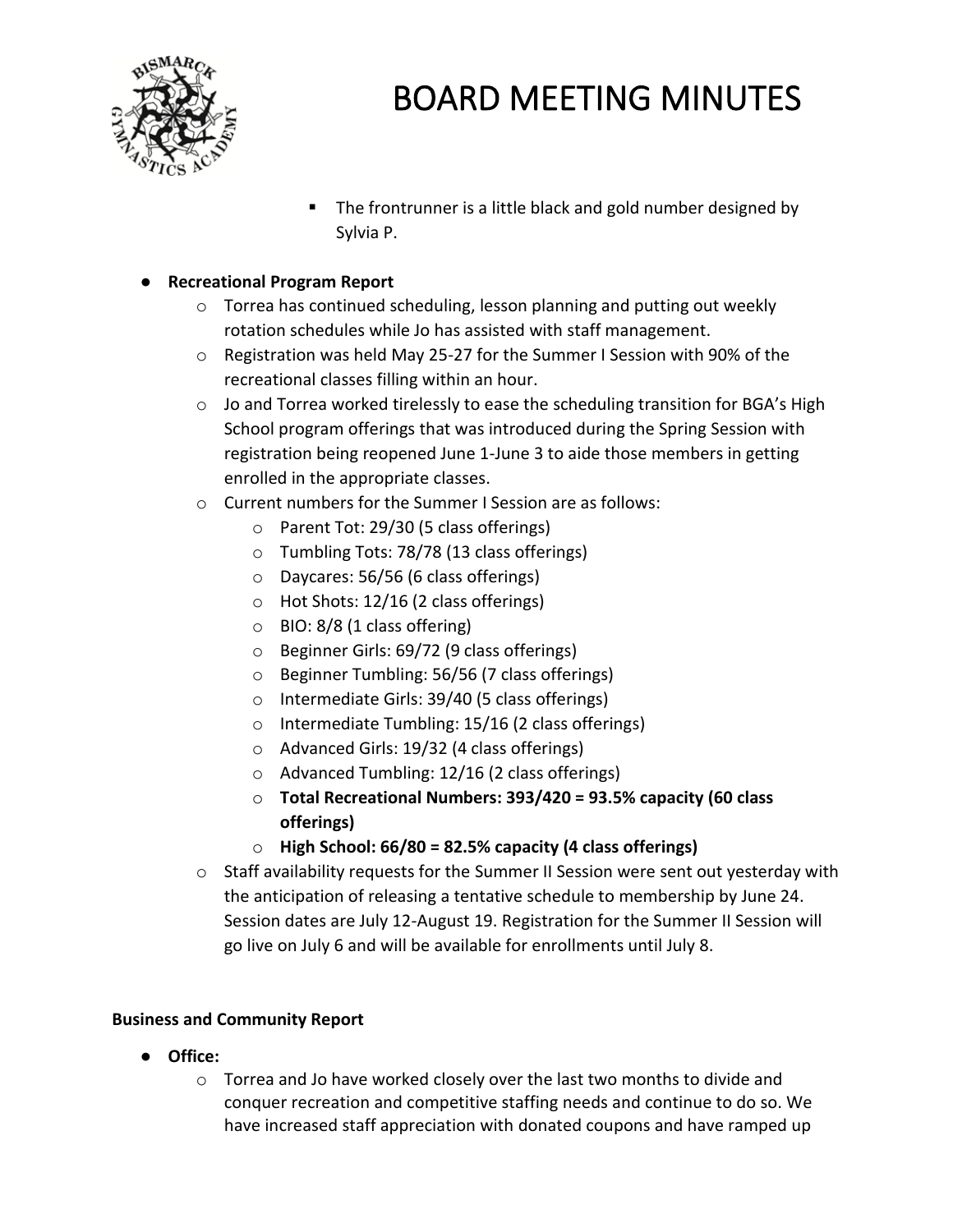

information presented at staff meetings with added coach to coach modeling throughout programs.

# ● **Fundraising:**

- o **Car Washes:** We are confirmed for two car wash events this summer in the Dan's parking lot located at 3101 N 11<sup>th</sup> St for Friday July 16<sup>th</sup> and Friday August 13<sup>th</sup> from 1-4pm. Promotion for these events will begin after the golf scramble. We are partnering with Tires Plus and will have on site vehicle inspections for a suggested donation as part of the event.
- o **Scripts** We have families ordering cards and will continue to promote this throughout the year.
- o **Pro-Shop:** The pro-shop has reopened for in person vending of leos, drinks, and snacks, and BGA car/water bottle stickers
- o **Throwback** Fundraising options are being offered until supplies are depleted.
- o **Amazon Prime Day:** We will be promoting Amazon Prime Day during the week prior. Prime day is June 21.
- **Sponsorships**
	- $\circ$  We have submitted the donation request form to American Bank Center to sponsor our scholarship program again this fiscal year and are awaiting approval.
	- o **Wall Advertising:** We will begin having 4x8 sponsor signage designed and hung in the gym by Bismarck Sign Company throughout the next month. We have contacted BRPD and have received permission on banner size and payment to BPRD for in cash sponsor banners placed in BGA space.

# ● **Grants**

o **BPRD Match Grant-** Jo met with representatives from BPRD on Tues June 8th and presented our match grant request for the single rail pit bar. She will update the board of approval or denial at the July board meeting.

# ● **Golf Scramble**

- o We are continuing to seek out gold teams and silent auction items and will do so up until the day of the event
- $\circ$  All other aspects of the tournament have been sponsored by local businesses including:
	- All hole sponsors
	- All food and drink items
	- Silent auction items
	- Hole in one/putting contests
	- \$250.00 good will sponsor
	- Signage for the event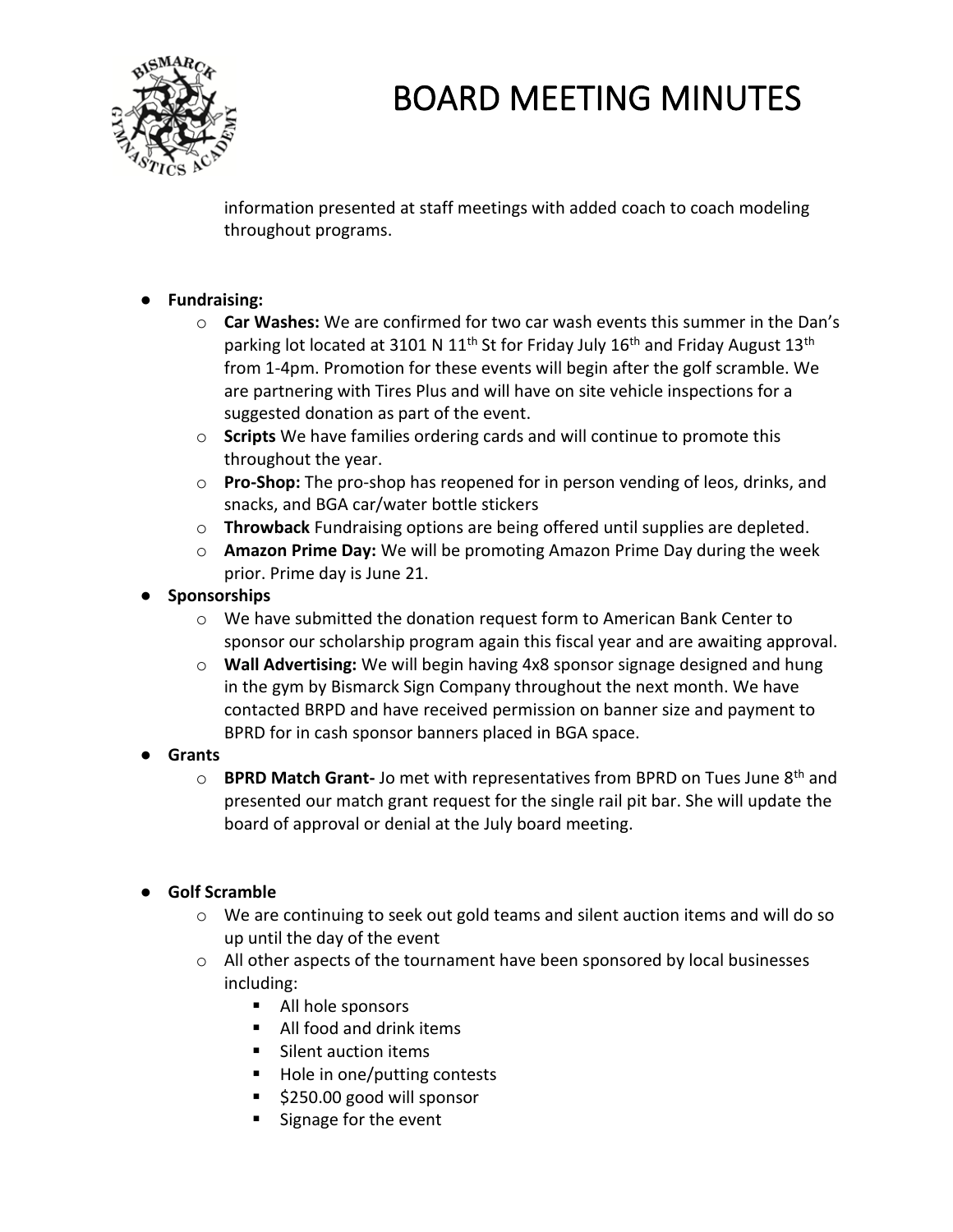

#### **Expenses:**

- o \$29.00 per golfer paid to Pebble Creek (up to 13 teams)
- $\circ$  \$36.00 per golfer paid to Pebble Creek (14-18 teams) they would need to rent carts at that point, and we would absorb the \$50.00 per cart rental fee. It would slide up from \$29.00 to \$36.00 if we filled.
- $\circ$  We have no costs other than this and whatever decorations we need/want. Everything else is sponsored.

### ● **Community Outreach**

- $\circ$  We are scheduled to participate in the Larks game and the Family Day River walk both in the month of July.
- $\circ$  The Larks game will also serve as a summer fundraising event for BGA

### ● **Continuing Education**

- $\circ$  Torrea and Jo held the per session staff meeting and educated staff regarding the active intruder procedure and other housekeeping items.
- **Covid- 19:** The gym remains open at a level 6 welcoming back pre- school/ day care classes, Hit open gym, and/ birthday parties/ homeschool classes/open gym. All Guidelines and phases continue to follow Dept. of Health guidelines.

### ● **Charitable Gaming**

- $\circ$  We have completed documentation listed by the checklist provided to BGA by AGS and have it available on Teams. We should now be able to submit all documentation for contract negotiation and application processes. We have reached out to Justin with AGS to meet and discuss next steps in the application process.
	- Both staff and Board members are actively seeking out possible gaming sites and will continue to do so.

### ● **Capital Racquet:**

- o Building beautification projects have begun and will continue throughout the gym.
- **Part Time Staff Reviews:** 
	- $\circ$  Torrea and Jo have completed staff reviews this week and will discuss possible hourly increases.

### **Old Business**

● Updates on Unemployment Claim Status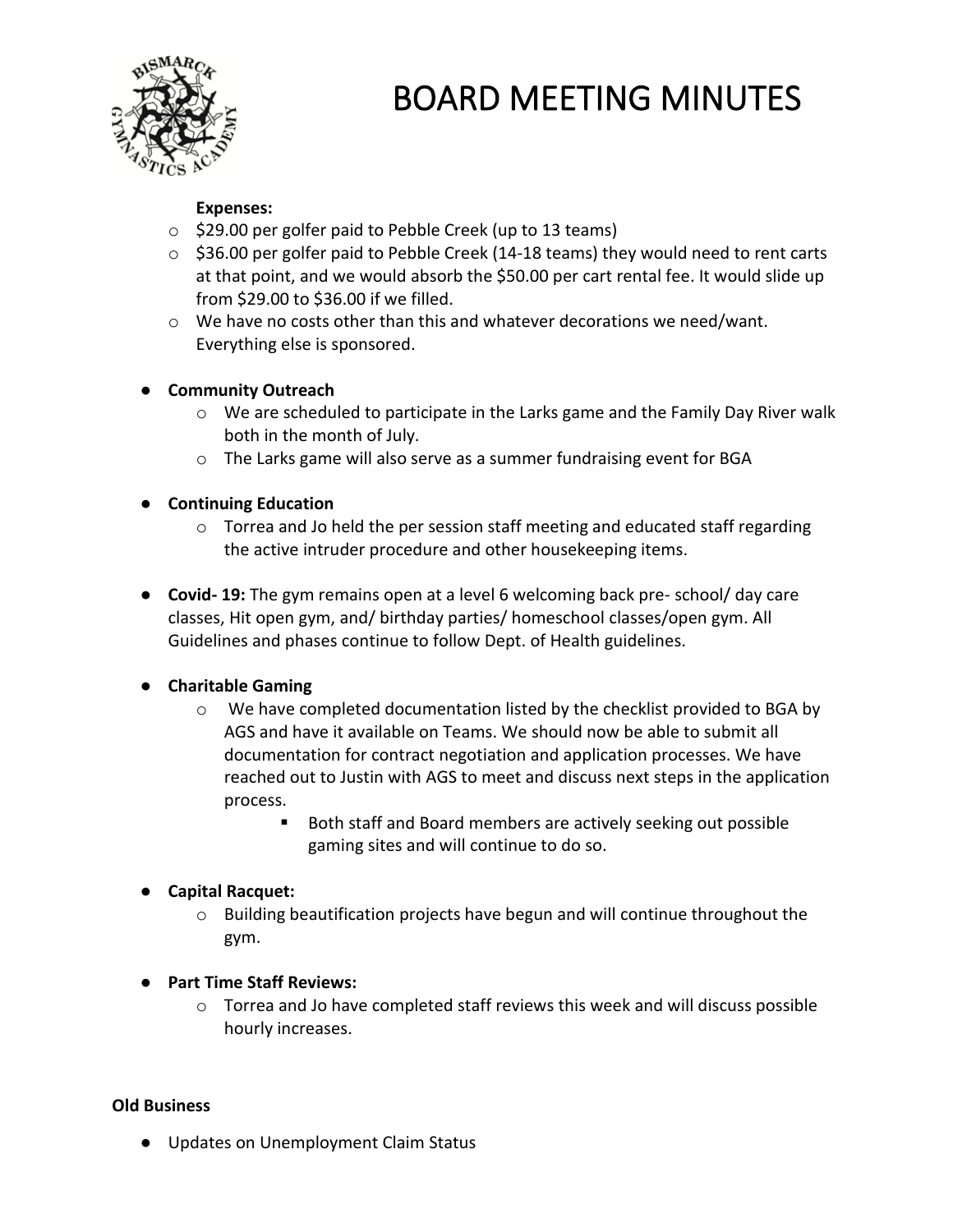

- This has been denied and has been closed
- Updates on Contract Pay Off
	- PTO has been used for the remainder of the pay back contract
- Job Openings
	- We have received 22 applications for the part time Administrative Position and 12 applicants for the Facility Manager position
	- We will hold an Executive Session after the meeting adjourns to go through them as a board
	- Compulsory Coach Update
		- Gabby is currently employed with BGA and through conversations with Torrea, has expressed an interest in the position.
		- Torrea and Jade DeSmidt will sit down and write up an offer for the position and also the show team coaching position and then will present the offer to Gabby
- Floor Carpet
	- This is a no go on the floor carpet. We will ask for the carpet in the January matching grant application. The total cost is \$10,000.

### **New Business**

- High School Issues
	- Krueger opened up the floor to the High School members present
		- Rachel Krug has concerns with the scheduling changes and registration
			- o Krueger explained that the reason for the scheduling is lack of space for all the athletes to be in the gym at the same time and the ratios of coach to gymnast per insurance
		- Krug also expressed a discrepancy with the board meeting minutes
			- o She felt that the communication noted in the high school report was not accurate and that she was not contacted about the schedule
			- o Krueger suggested that those concerns be brought to Torrea because she is the representation during practice time with BGA
		- Nick Thueson also has frustrations with the registration classes filling up so quickly for the recreational program